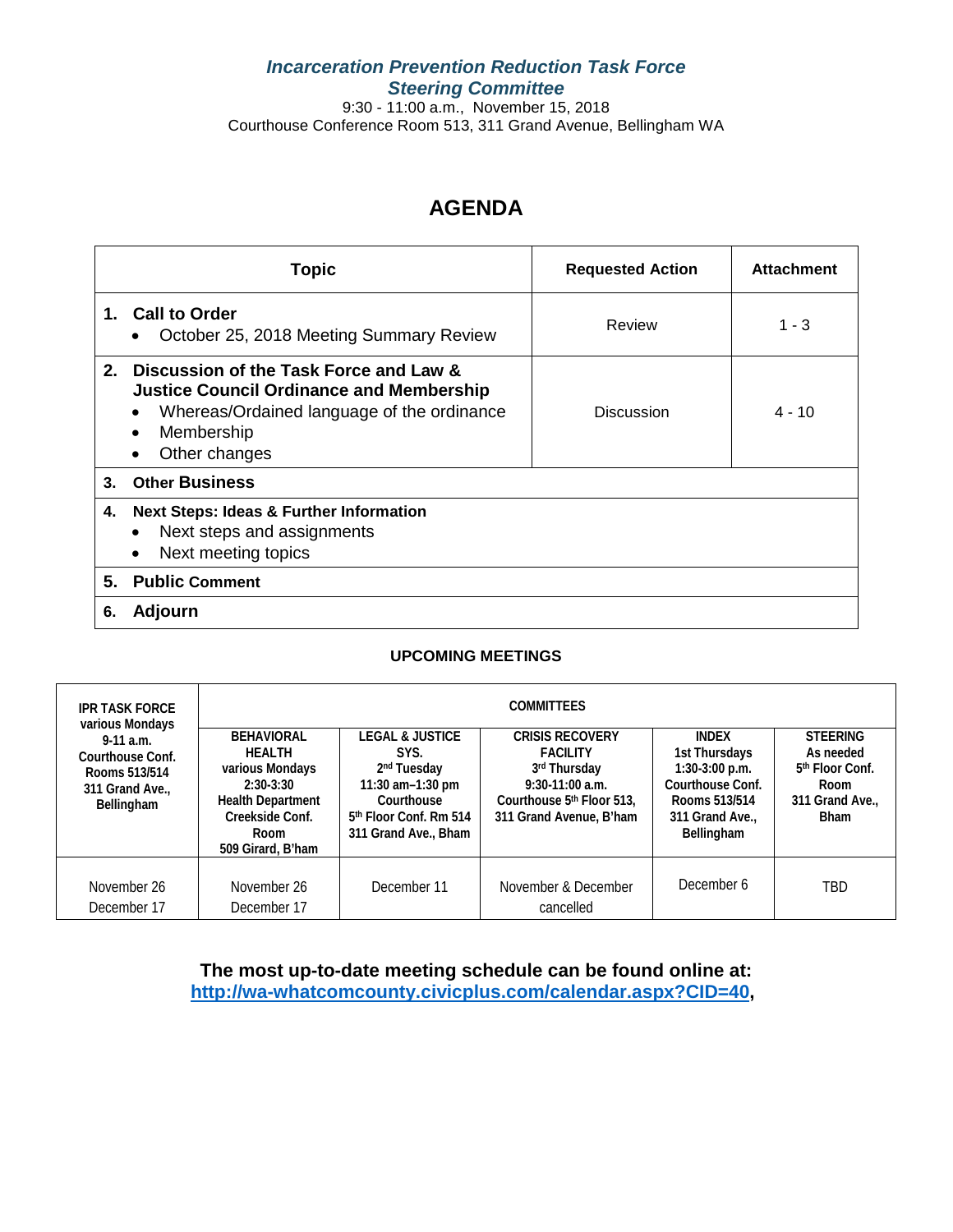# **1. Call To Order**

Committee Chair Todd Donovan called the meeting to order at 9:30 a.m. in the County Council Conference Room, 311 Grand Avenue, Bellingham.

| Members Present: Jill Bernstein, Todd Donovan, Stephen Gockley, Jack Hovenier, Tyler |
|--------------------------------------------------------------------------------------|
| Schroeder, Anne Deacon, Chris Phillips                                               |

Also Present: Barry Buchanan, Kelli Linville

Members Absent: None

## Review September 6, 2018 Meeting Summary

There were no changes.

## **2. Discussion of the Task Force and Law & Justice Council**

Committee members discussed the possibility of folding the requirements for a Law & Justice Council into the Incarceration Prevention & Reduction Task Force (IPRTF):

- Continue the IPRTF as it is, with minor modifications to meet statutory requirements.
- Maintain the current name of the Task Force.
- Indicate that the IPRTF will fulfill the statutory obligation of the Law & Justice Council.
- Restructuring the membership to meet the requirements for the Law & Justice Council in RCW 72.09 and to make it easier to keep certain positions filled.
- Renaming and broadening some of the positions to be "Health and Social Service Providers."
- Ensuring the Task Force is designated as serving as the Law & Justice Council and fulfills the statutory requirements of the Law & Justice Council.
- Designating the IPRTF as the Law & Justice Council, rather than trying to create a separate meeting schedule or subcommittee.
- Whether the momentum of the Task Force will change
- It has been difficult keeping filled certain positions on the Task Force.
- Balancing representation from the community, the behavioral health sector, and the criminal justice sector.
- Customizing the State requirements for the Law & Justice Council to what the community needs.
- Making sure the Task Force doesn't add too many more members.
- Making sure they remain focused on incarceration prevention and reduction.
- Whether or not the Task Force should weigh in on the issue of a new jail.
- The role of the North Sound Behavioral Health Organization (NSBHO) is changing, and may not need to continue as a member of the IPRTF.
- How to restructure the membership of the IPRTF to meet the RCW requirements.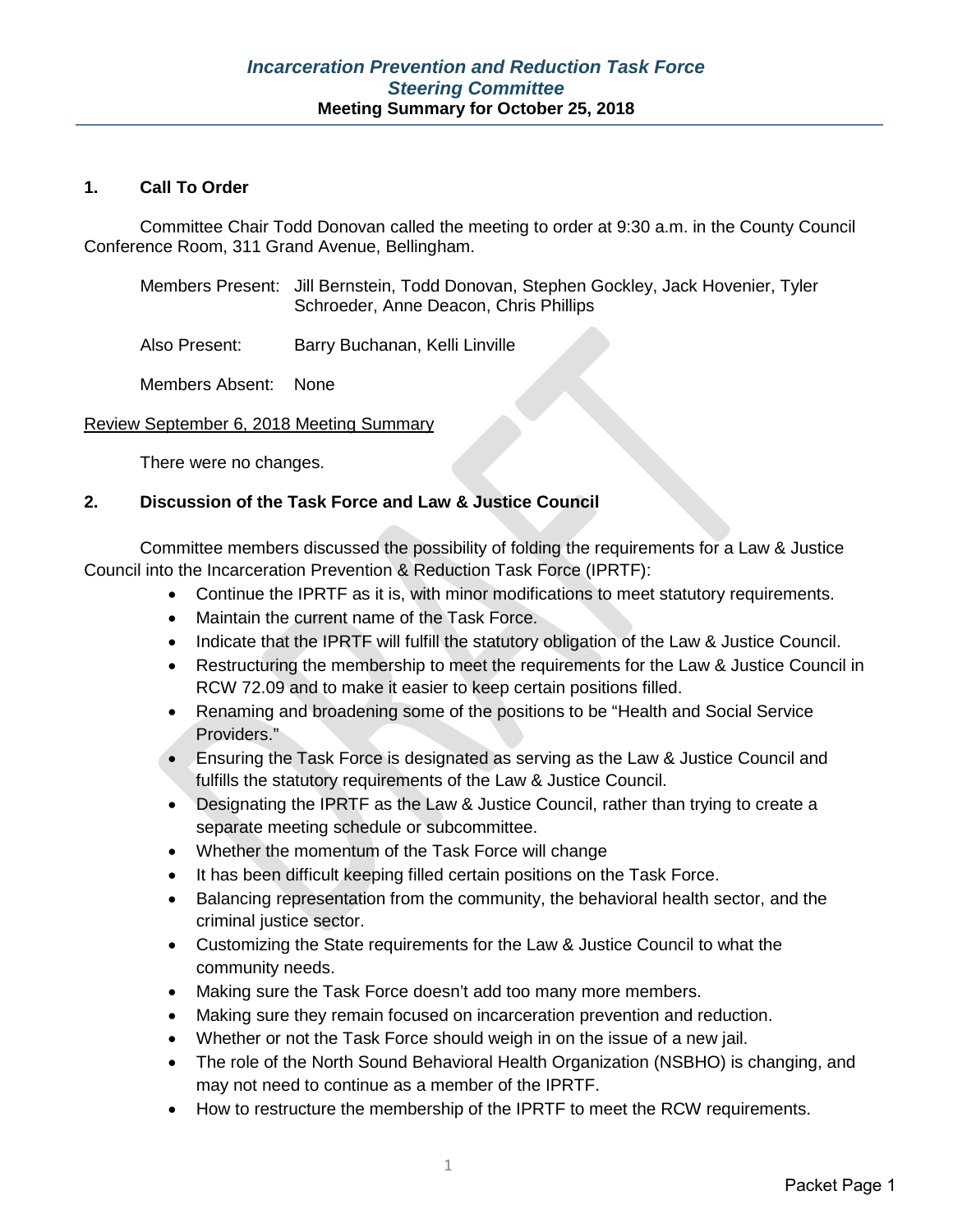# *Incarceration Prevention and Reduction Task Force Steering Committee* **Meeting Summary for October 25, 2018**

- Participation and representation of the emergency medical services community.
- The Task Force ordinance setting goals and a reporting schedule for the Task Force.

Schroeder moved to incorporate the comments from this meeting's discussion into an updated draft ordinance that would integrate the Law and Justice Council and its functions into the Incarceration Prevention & Reduction Task Force, and bring it to the next Steering Committee meeting. The motion was seconded and carried unanimously.

# **3. Task Force membership**

Committee members discussed the quorum count with vacancies, the status of hiring a staff person to run the new GRACE project, and the current and upcoming vacancies on the Task Force.

The committee concurred to delay appointments to vacancies until after the new ordinance and membership is settled.

## **4. 2019 meeting schedule**

Committee members discussed the possibility of meeting every other month instead of monthly, beginning January 2019; the purpose of the Steering Committee in setting the monthly Task Force agenda; ensuring the collaboration and education among the Task Force members continues; whether or not the January 2019 meeting schedule should be facilitated.

The committee concurred to propose to the full Task Force the possibility of meeting every other month.

## **5. Other Business**

Steering Committee members discussed the funding request from the Domestic Violence and Sexual Assault Services (DVSAS) for the offender treatment program.

- The City of Bellingham will contribute approximately \$100,000
- The Health Department's Behavioral Health fund will contribute approximately \$70,000
- The proposal is for the Council to decide about whether or not the County general fund will contribute approximately \$44,000
- The possibility of DVSAS starting with a smaller pilot program

The committee discussed the from the MacArthur Foundation grant for the Policy Committee and participation with the Information Needs and Data Exchange (INDEX) Committee, the data lists that the INDEX Committee will be working on, and focusing on collecting relevant data.

### **6. Next Steps: Ideas & Further Information**

Committee members concurred that their next meeting would be November 15 at 9:30 a.m.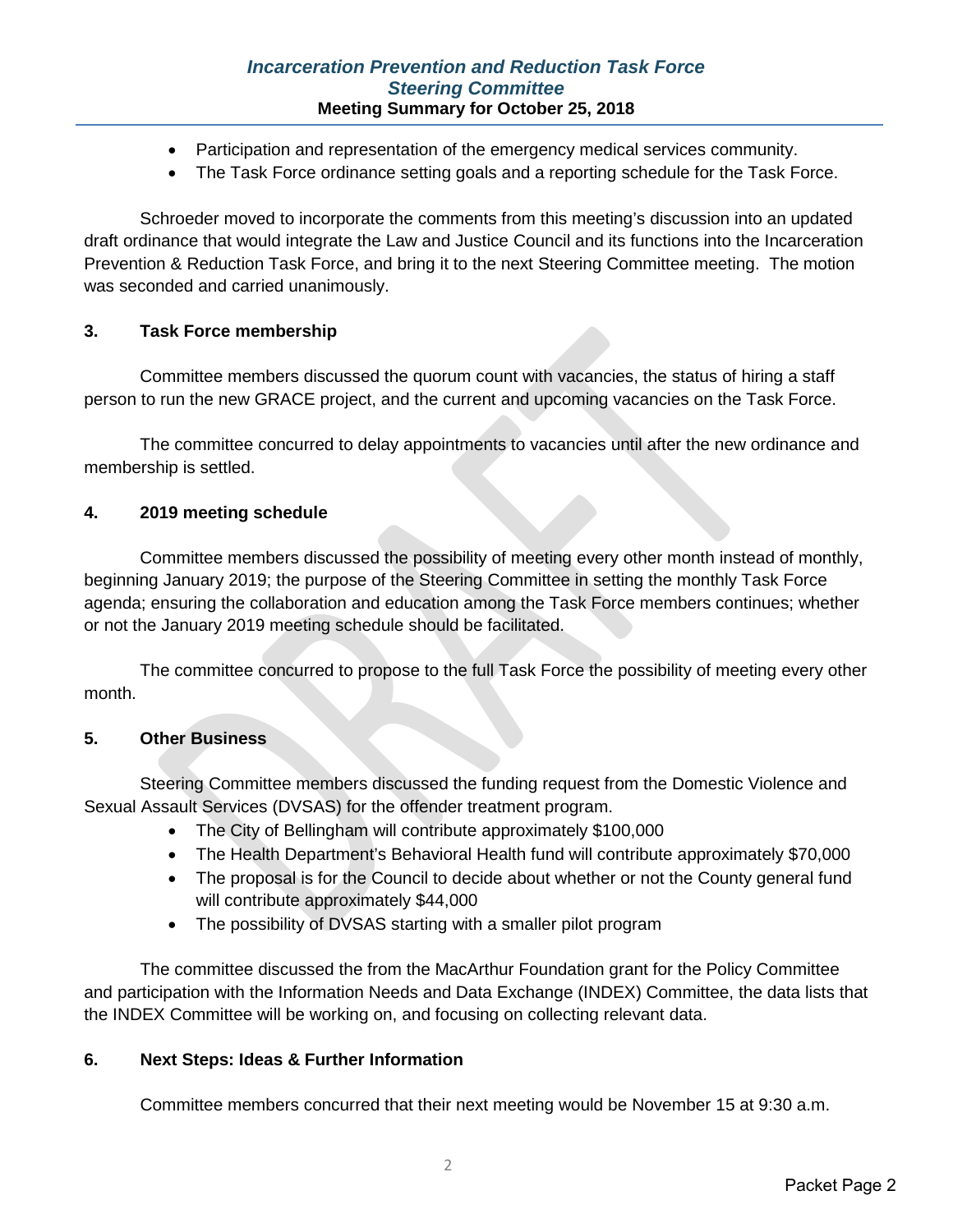Agenda items for the next full Task Force meeting will include:

- The proposed ordinance establishing the new Task Force structure
- A detailed update about the GRACE program
- An update on the new crisis stabilization facility
- The Sheriff's work on finding new jail space in the area

# **7. Public Comment**

Kelli Linville, Bellingham Mayor, spoke about City staff being involved in the MacArthur Foundation grant-funded Policy Committee.

# **8. Adjourn**

The meeting adjourned at 11:00 a.m.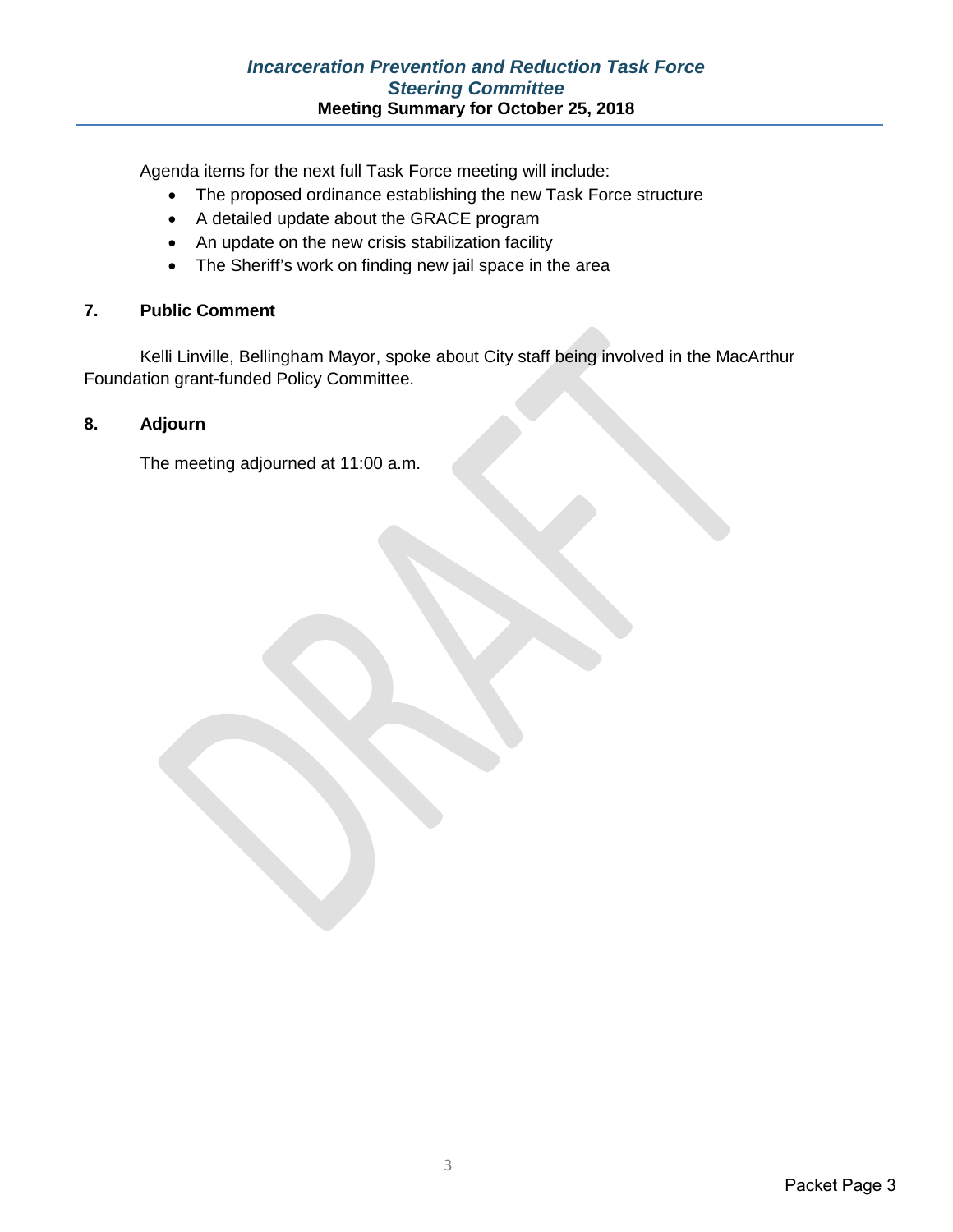SPONSORED BY: **PROPOSED BY: INTRODUCTION DATE:** 

### **ORDINANCE 2018-\_\_\_\_\_\_\_**

### **ORDINANCE AMENDING WHATCOM COUNTY CODE 2.46, TO AMEND THE WHATCOM COUNTY INCARCERATION PREVENTION AND REDUCTION TASK FORCE PURPOSE, FUNCTION, MEMBERSHIP, AND ORGANIZATION; TO REPEAL WHATCOM COUNTY CODE 2.19, LAW AND JUSTICE COUNCIL; AND TO DESIGNATE THE TASK FORCE TO SERVE AS THE LAW AND JUSTICE COUNCIL**

**WHEREAS**, the Whatcom County Council created the Incarceration Prevention and Reduction Task Force (IPRTF) in 2015 to provide recommendations, oversight, and specific timeframes on the development of new, or enhancement of existing, programs designed along a continuum that effectively reduces incarceration of individuals struggling with mental illness and chemical dependency, and minimizes jail use by pretrial defendants who can safety be released; and

**WHEREAS**, the IPRTF completed its initial tasks and also provided to the County Council its Phase I, Phase II, and Phase III Reports, as required by Ordinance 2015-037 to develop plans for a new or expanded crisis triage center for individuals struggling with mental illness and chemical dependency; and

**WHEREAS,** the IPRTF continues to work with all stakeholders on creating new and enhancing existing criminal justice and behavioral health programs and processes to reduce the number of individuals with behavioral health challenges who use costly interventions like jail, emergency rooms, and hospitals and to divert them from initial or further justice system involvement; and

**WHEREAS,** Revised Code of Washington (RCW) 72.09.030 requires counties to have a Law and Justice Council

**WHEREAS,** the existing Whatcom County Law and Justice Council has not met since 2008; and

**WHEREAS,** the memberships of the IPRTF and Law and Justice Council are similar, and the two advisory committees serve a related purpose; and

**WHEREAS,** the; and

**WHEREAS,** *the end*.

**NOW, THEREFORE, BE IT ORDAINED** by the Whatcom County Council that County Code Chapter 2.46 is hereby amended as outlined in **Exhibit A** to this ordinance effective January 31, 2019.

**BE IT ALSO ORDAINED** that the Incarceration Prevention & Reduction Task Force will meet the following goals and timelines:

- 1. goal 1
- 2. goal 3

**BE IT ALSO ORDAINED** that the current appointees to the following positions will transition to the Health and Social Services positions for the remainder of their terms.

- Whatcom Alliance for Health Advancement (WAHA)
- Peace Health St. Joseph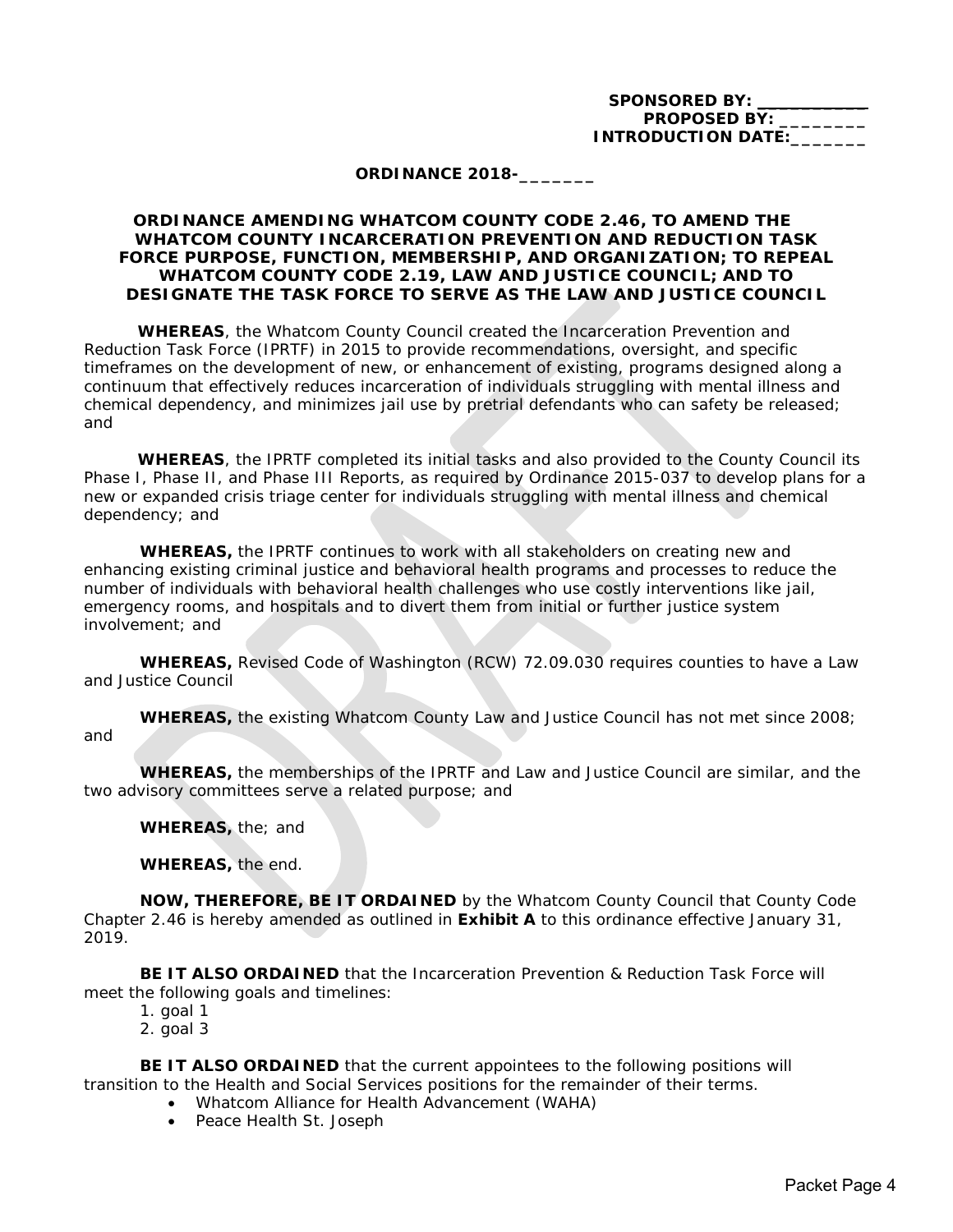• Community Action Agency or Provider (3 positions)

**BE IT ALSO ORDAINED** that Whatcom County Code 2.19, Law and Justice Council, is repealed in its entirety.

**BE IT FINALLY ORDAINED** that the Incarceration Prevention and Reduction Task Force will serve as and meet the requirements of the Law and Justice Council as required by RCW 72.09.030.

| 2018.                                                                |  |
|----------------------------------------------------------------------|--|
| <b>WHATCOM COUNTY COUNCIL</b><br><b>WHATCOM COUNTY, WASHINGTON</b>   |  |
| , Council Chair                                                      |  |
| <b>WHATCOM COUNTY EXECUTIVE</b><br><b>WHATCOM COUNTY, WASHINGTON</b> |  |
| Jack Louws, County Executive                                         |  |
| ) Approved ( ) Denied                                                |  |
| Date Signed:                                                         |  |
|                                                                      |  |
|                                                                      |  |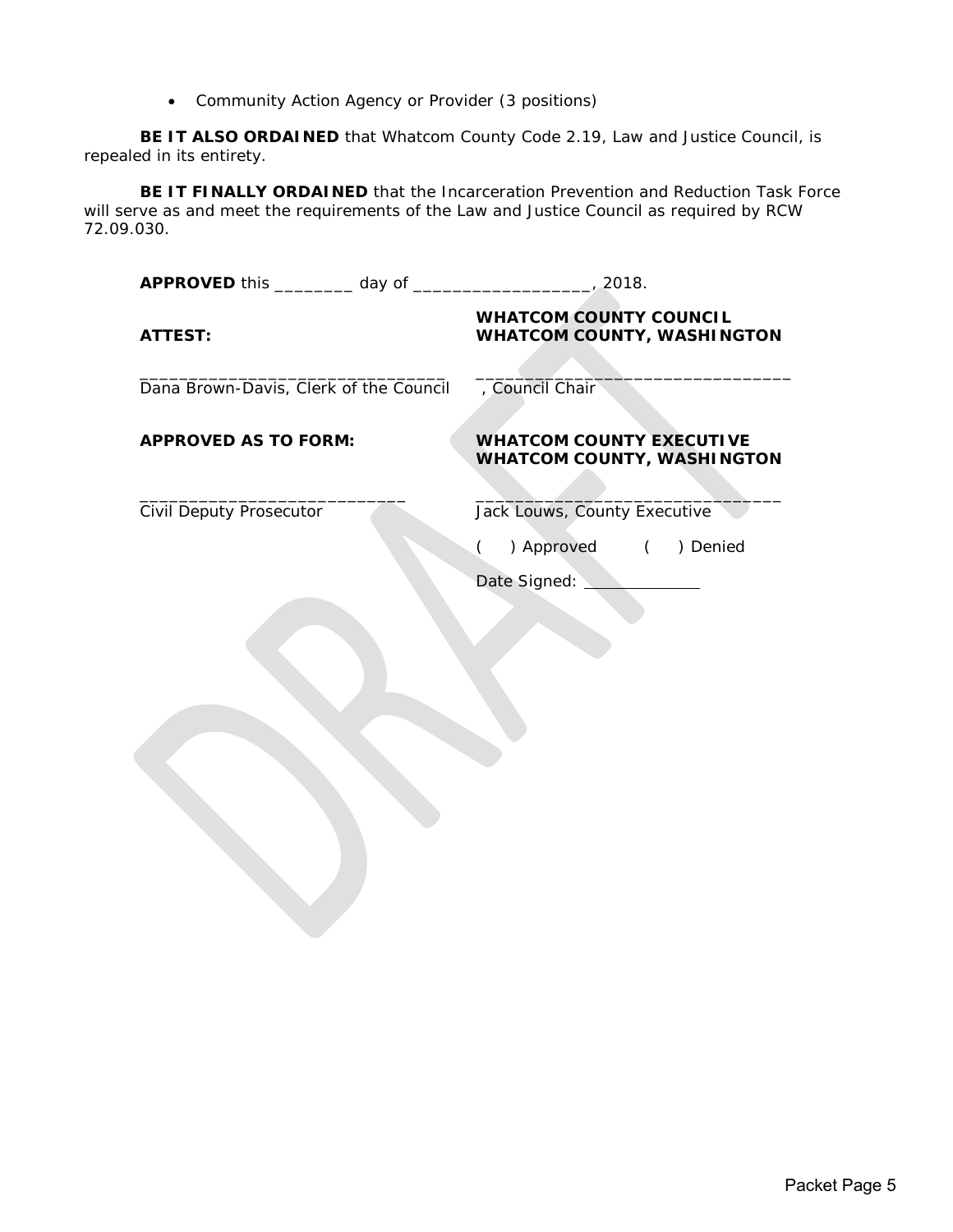# **EXHIBIT A**

### **Chapter 2.46**

### **INCARCERATION PREVENTION AND REDUCTION TASK FORCE**

**Sections:**

- **2.46.010 Established.**
- Purpose.
- **2.46.030 Function.**
- **2.46.040 Permanent Members.**
- **2.46.050 Additional Appointed Members.**
- **2.46.060 Term of Office.**
- **2.46.070 Organization Meetings.**
- **2.46 Staff and Funding Support.**
- **2.46.090 Reporting.**

### **2.46.010 Established.**

There is hereby established a Whatcom County Incarceration Prevention and Reduction Task Force.

### **2.46.020 Purpose.**

The purpose of the Incarceration Prevention and Reduction Task Force is to continually review Whatcom County's criminal justice and behavioral health programs and make specific recommendations to safely and effectively reduce incarceration of individuals struggling with mental illness and chemical dependency, and minimize jail utilization by pretrial defendants who can safely be released.

The purpose of the Incarceration Prevention and Reduction Task Force is also to function as the Whatcom County Law and Justice Council as required by RCW 72.09.300 and to carry out the function described in in RCW 72.09.300(d).

#### **2.46.030 Function.**

The Task Force will consider national best practices and report on and make recommendations to the County Council, Executive, and other appropriate officials regarding:

A. The construction and operation of a new or expanded multi-purpose crisis triage facility to assist with jail and hospital diversion of individuals struggling with mental illness and chemical dependency;

B. Development of new, or enhancement of existing, programs designed along a continuum that effectively reduces incarceration of individuals struggling with mental illness and chemical dependency;

C. Effective pretrial service programs that assure that defendants appear for court proceedings while minimizing jail utilization by defendants who can safely be released;

D. Necessary and effective programs and services that can assist offenders with successful transition from both the jail and triage center back to the community to reduce rates of recidivism and improve public health and safety;

E. The ongoing staff support and funding for the Task Force;

F. Review of the diversion programs of the County and all cities, and establishment of benchmarks to measure the effectiveness of the programs in reducing incarceration.

The Task Force, as the Law and Justice Council, will meet the requirements of RCW 72.09.300.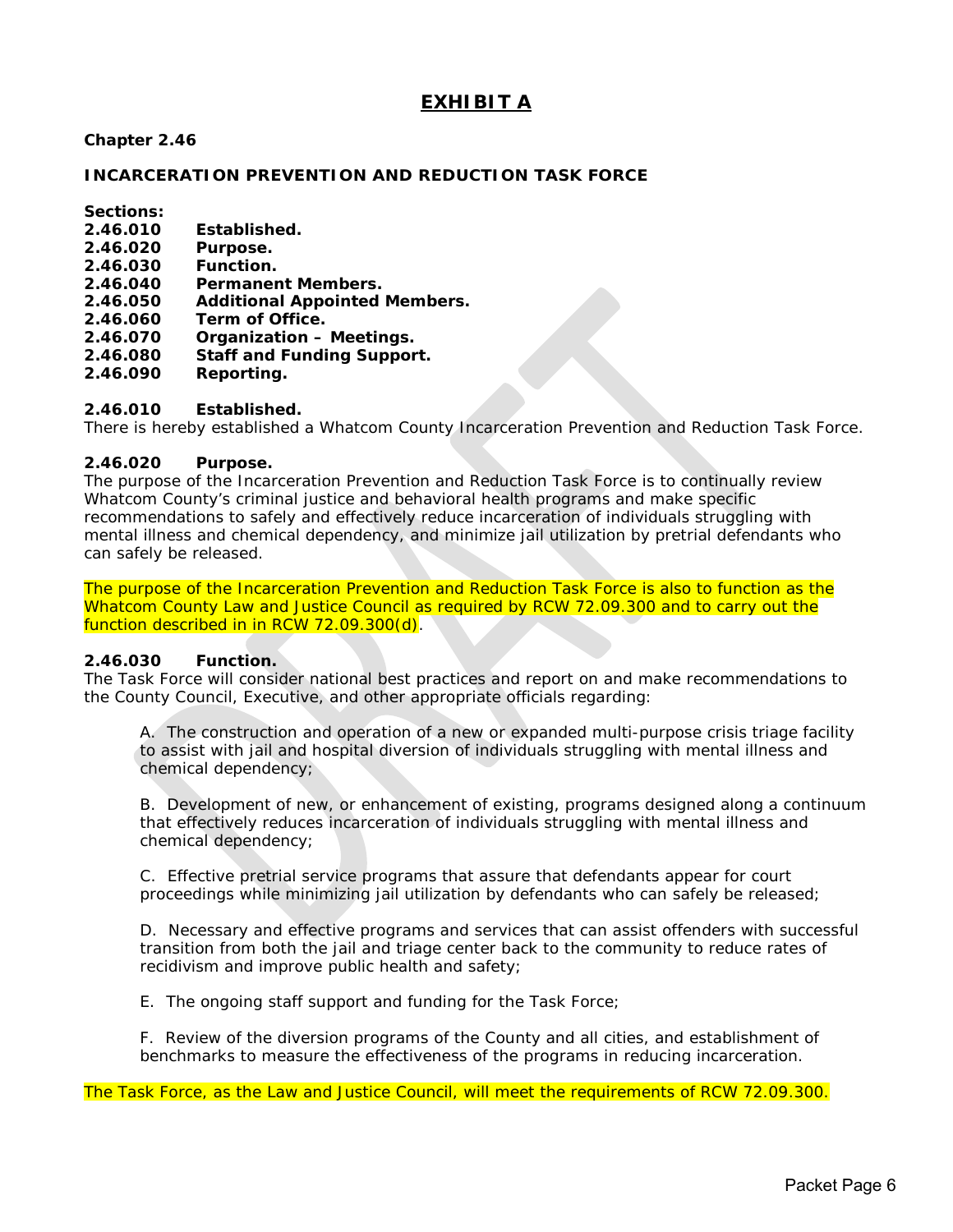### **2.46.040 Permanent Members.**

The Incarceration Prevention and Reduction Task Force shall include the following  $12$  18 designated officials or their representative:

- A. One Member of the Whatcom County Council;
- B. Whatcom County Executive;<br>C. Whatcom County Sheriff:
- C. Whatcom County Sheriff;<br>D. Whatcom County Prosecu
- D. Whatcom County Prosecuting Attorney;<br>F. Whatcom County Public Defender Direct
- E. Whatcom County Public Defender Director;<br>F. One Representative from the Whatcom Cou
	- One Representative from the Whatcom County Superior Court or District Court
- G. **One Representative from the Whatcom County District Court**;<br><del>GH</del>. One Representative of the Bellingham City Attorney or Munici <del>G<mark>H</mark>. One Representative of the Bellingham City Attorney or Municipal Court or Police;</del><br>HI. One Representative from the Bellingham City Council
- One Representative from the Bellingham City Council
- H<sub>L</sub>. City of Bellingham Mayor or designee;
- **JK**. One Representative from the small cities court designated by the Small Cities Caucus;
- K<mark>L</mark>. One tribal representative from either the Lummi Nation or the Nooksack Tribe;<br><del>L</del>N. One representative from the Whatcom County Health Department Human Serv
- <del>L<mark>N</mark>. One representative from the Whatcom County Health Department Human Services;</del><br>MN. North Sound Mental Health Administration Executive Director. Emergency Medical
- North Sound Mental Health Administration Executive Director. Emergency Medical Services (EMS) representative *DESIGNATED BY WHICH AGENCY?*
- O. Whatcom County Superior/Juvenile Court Clerk;<br>P. Secretary of the State Department of Corrections
- Secretary of the State Department of Corrections and his/her designee;
- Q. A municipal prosecutor representative;<br>R. A municipal police department representa
- R. A municipal police department representative.

### **2.46.050 Additional Appointed Members.**

In addition to the officials designated above, the Incarceration Prevention and Reduction Task Force shall include the following  $44 \text{ X}$  members appointed by the Whatcom County Council:

- A. Whatcom Alliance for Health Advancement (WAHA) representative; Health and Social Service Providers (**X**);
- B. Peace Health St. Joseph's Medical Center representative;
- C. Community Health Center representative;<br>D. Emergency Medical Services (EMS) repres
- Emergency Medical Services (EMS) representative;
- E. Representatives from a Community Action Agency, a Mental Health Provider,
- <del>Substance Abuse Treatment Provider (3);</del><br>F<mark>B</mark>. Consumer of Services or Family Member o
- Consumer of Services or Family Member of Consumer (2);
- GC. Concerned Citizens (2).

### **2.46.060 Terms of office for appointed members.**

The term of office for appointed members shall be four years; provided that the terms of those first appointed shall be staggered so that five will be appointed for two years, and six will be appointed for four years. Appointment of members shall comply with Chapter [2.03](http://www.codepublishing.com/wa/whatcomcounty/html/Whatco02/Whatco0203.html%232.03) WCC.

#### **2.46.070 Organization – Meetings.**

A. Meetings of the Task Force shall be open and accessible to the public and shall be subject to the Open Public Meetings Act.

B. At every meeting, the Task Force will schedule an open session to take public comment.

C. Written The Task Force shall keep written records of meetings, resolutions, research, findings and recommendations shall be kept; and such records shall be submitted to county staff and shall be made public, including posting on the county website.

D. The Task Force shall adopt its own rules and procedures for the conduct of business.

E. The Task Force shall elect a chairperson from among its members who shall preside at its meetings.

F. The Task Force shall determine its meeting schedule and agenda, but shall meet at least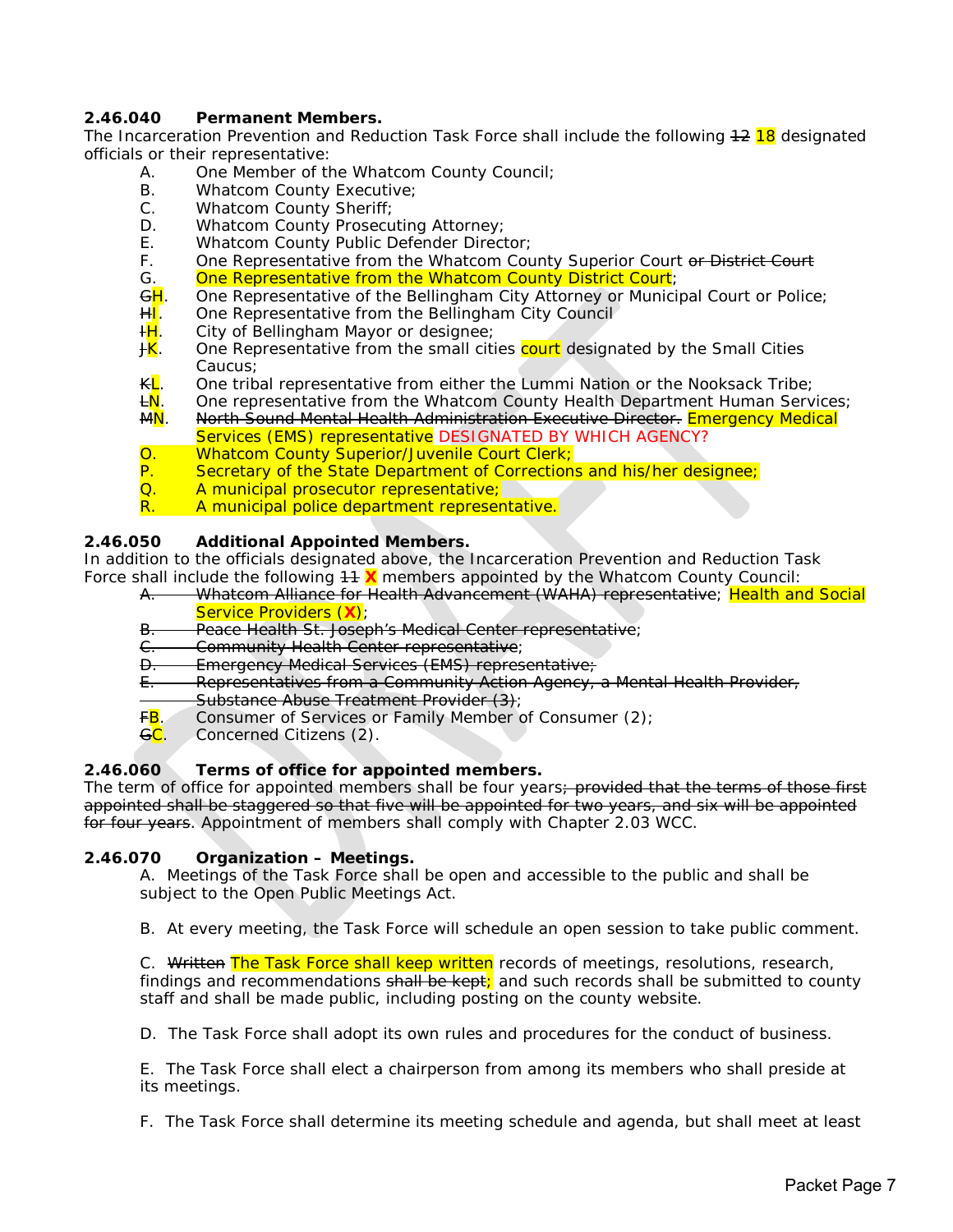### quarterly.

G. The Task Force may form and appoint ad hoc committees to work on specific issues, so long as at least two committee members are also members of each ad hoc committee and may designate non-members to participate as committee members.

### **2.46.080 Staff and Funding Support.**

The Task Force will have full support from the Council, the County Executive's Office, Health Department staff, and locally delivered paid consultant assistance to conduct and complete its tasks in an efficient and effective manner.

### **2.46.090 Reporting.**

At least annually, no later than June 30 of each year, the Task Force will provide a report and recommendations to the County Council and Executive on outcomes of existing incarceration prevention and reduction programs throughout Whatcom County, new innovative programs being used in other communities, and recommendations for changes or additional programs.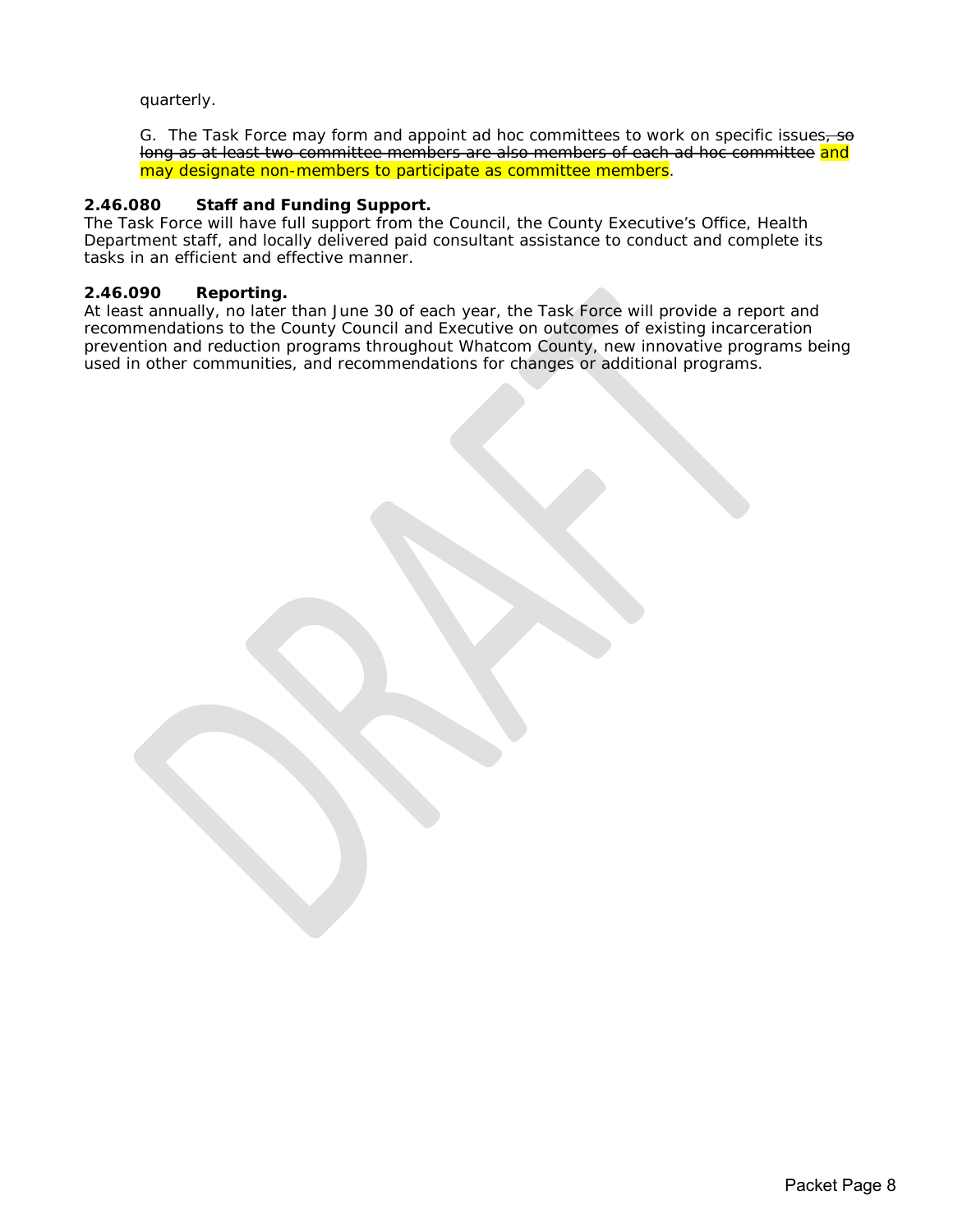**Task Force BEFORE RCW Requirements Task Force AFTER Task Force AFTER**

|                                |                              |                                                               | PERMANENT (NOT COUNCIL-APPOINTED) MEMBERS:                                                                                                    |                                                                                                                                               |
|--------------------------------|------------------------------|---------------------------------------------------------------|-----------------------------------------------------------------------------------------------------------------------------------------------|-----------------------------------------------------------------------------------------------------------------------------------------------|
| ber;                           | Todd                         |                                                               | One Member of the Whatcom County Council;                                                                                                     | One Member of the Whatcom County Council;                                                                                                     |
|                                | Tyler                        | county risk manager                                           | Whatcom County Executive;                                                                                                                     | Whatcom County Executive;                                                                                                                     |
|                                | Bill                         | county sheriff                                                | Whatcom County Sheriff / jail administrator                                                                                                   | <b>Whatcom County Sheriff</b>                                                                                                                 |
|                                | Dave                         | the county prosecutor                                         | Whatcom County Prosecuting Attorney;                                                                                                          | Whatcom County Prosecuting Attorney;                                                                                                          |
| or;                            | Angela                       |                                                               | Whatcom County Public Defender Director;                                                                                                      | Whatcom County Public Defender Director;                                                                                                      |
| ct Court                       | <b>Judge Garrett</b>         | representative of the county's district court                 | representative of the county's district court                                                                                                 | representative of the county's district court                                                                                                 |
|                                |                              | representative of the county's superior court                 | representative of the county's superior court Juvenile Court                                                                                  | representative of the county's superior court Juvenile Court                                                                                  |
|                                |                              |                                                               | <b>Administrator/Superior Court Clerk</b>                                                                                                     | Administrator/Superior Court Clerk                                                                                                            |
| mall cities designated by the  | Raylene<br>(municipal court) |                                                               |                                                                                                                                               | One Representative from the small cities designated by the Small Cities<br>Caucus;                                                            |
| ingham City Attorney or        | Darlene<br>(municipal court) | representatove of the municipal courts                        | One representative from each of the following: municipal court, municipal                                                                     | representative of the municipal courts, designated by the Small Cities Caucus                                                                 |
|                                |                              |                                                               | police department, and municipal prosecutor. At least one of the appointees                                                                   |                                                                                                                                               |
|                                |                              | representative of the municipal police departments            | must be from the small cities and one from the City of Bellingham.                                                                            | representative of the municipal police departments, designated by the Small<br><b>Cities Caucus</b>                                           |
|                                |                              | representative of the municipal prosecutors within the        |                                                                                                                                               | representative of the municipal prosecutors, designated by the Small Cities                                                                   |
|                                |                              | county                                                        |                                                                                                                                               | Caucus                                                                                                                                        |
| ellingham City Council         | Dan                          | representative of the city legislative authorities within the | One Representative from the Bellingham City Council                                                                                           | One Representative from the Bellingham City Council                                                                                           |
| signee;                        | Kelli                        |                                                               | City of Bellingham Mayor or designee;                                                                                                         | City of Bellingham Mayor or designee;                                                                                                         |
| either the Lummi Nation or the | <b>Travis</b>                |                                                               | One tribal representative from either the Lummi Nation or the Nooksack<br>Tribe;                                                              | One tribal representative from either the Lummi Nation or the Nooksack<br>Tribe;                                                              |
| hatcom County Health           | Anne                         |                                                               | One representative from the Whatcom County Health Department Human<br>Services;                                                               | One representative from the Whatcom County Health Department Human<br>Services;                                                               |
| Organization                   | Betsy                        |                                                               | Emergency Medical Services (EMS) representative. (Moved to a permanent<br>position from an appointed position by Steering Committee 10/25/18) | Emergency Medical Services (EMS) representative. (Moved to a permanent<br>position from an appointed position by Steering Committee 10/25/18) |
|                                |                              | county jail administrator                                     | (See County Sheriff)                                                                                                                          | Jail Administrator                                                                                                                            |
|                                |                              | representative of the county's juvenile court                 | (See Juvenile Court Administrator/Superior Court Clerk)                                                                                       | Juvenile Court Administrator/Superior Court Clerk                                                                                             |
|                                |                              | county clerk                                                  | (See Juvenile Court Administrator/Superior Court Clerk)                                                                                       | (see above)                                                                                                                                   |
|                                |                              | secretary of corrections & secretary of corrections           | Secretary of the State Department of Corrections and his/her designee;                                                                        | Secretary of the State Department of Corrections and his/her designee;                                                                        |
| 13                             |                              |                                                               | 16                                                                                                                                            | 19                                                                                                                                            |
|                                |                              |                                                               | <b>COUNCIL-APPOINTED MEMBERS:</b>                                                                                                             |                                                                                                                                               |
| MS)                            | Jerry                        |                                                               | (See Permanent Positions, above)                                                                                                              | (See Permanent Positions, above)                                                                                                              |
| dvancement (WAHA)              | Stephen                      |                                                               |                                                                                                                                               |                                                                                                                                               |
|                                | Chric                        |                                                               |                                                                                                                                               |                                                                                                                                               |

|                                                               |                   |                                                               | PERMANENT (NOT COUNCIL-APPOINTED) MEMBERS:                                                         |                                                                                                    |
|---------------------------------------------------------------|-------------------|---------------------------------------------------------------|----------------------------------------------------------------------------------------------------|----------------------------------------------------------------------------------------------------|
| <b>Whatcom County Councilmember;</b>                          | Todd              |                                                               | One Member of the Whatcom County Council;                                                          | One Member of the Whatcom County Council;                                                          |
| <b>Whatcom County Executive;</b>                              | Tyler             | county risk manager                                           | Whatcom County Executive;                                                                          | Whatcom County Executive;                                                                          |
| Whatcom County Sheriff;                                       | Bill              | county sheriff                                                | Whatcom County Sheriff / jail administrator                                                        | <b>Whatcom County Sheriff</b>                                                                      |
| County Prosecuting Attorney;                                  | Dave              | the county prosecutor                                         | Whatcom County Prosecuting Attorney;                                                               | <b>Whatcom County Prosecuting Attorney;</b>                                                        |
| County Public Defender Director;                              | Angela            |                                                               | Whatcom County Public Defender Director;                                                           | Whatcom County Public Defender Director;                                                           |
| County Superior Court or District Court                       | Judge Garrett     | representative of the county's district court                 | representative of the county's district court                                                      | representative of the county's district court                                                      |
|                                                               |                   | representative of the county's superior court                 | representative of the county's superior court Juvenile Court<br>Administrator/Superior Court Clerk | representative of the county's superior court Juvenile Court<br>Administrator/Superior Court Clerk |
| One Representative from the small cities designated by the    | Raylene           |                                                               |                                                                                                    | One Representative from the small cities designated by the Small Cities                            |
| <b>Small Cities Caucus;</b>                                   | (municipal court) |                                                               |                                                                                                    | Caucus;                                                                                            |
| One Representative of the Bellingham City Attorney or         | Darlene           | representatove of the municipal courts                        |                                                                                                    | representative of the municipal courts, designated by the Small Cities Caucus                      |
| Municipal Court or Police;                                    | (municipal court) |                                                               | One representative from each of the following: municipal court, municipal                          |                                                                                                    |
|                                                               |                   |                                                               | police department, and municipal prosecutor. At least one of the appointees                        |                                                                                                    |
|                                                               |                   | representative of the municipal police departments            | must be from the small cities and one from the City of Bellingham.                                 | representative of the municipal police departments, designated by the Small                        |
|                                                               |                   |                                                               |                                                                                                    | <b>Cities Caucus</b>                                                                               |
|                                                               |                   | representative of the municipal prosecutors within the        |                                                                                                    | representative of the municipal prosecutors, designated by the Small Cities                        |
|                                                               |                   | county                                                        |                                                                                                    | Caucus                                                                                             |
| One Representative from the Bellingham City Council           | Dan               | representative of the city legislative authorities within the | One Representative from the Bellingham City Council                                                | One Representative from the Bellingham City Council                                                |
| City of Bellingham Mayor or designee;                         | Kelli             |                                                               | City of Bellingham Mayor or designee;                                                              | City of Bellingham Mayor or designee;                                                              |
| One tribal representative from either the Lummi Nation or the | Travis            |                                                               | One tribal representative from either the Lummi Nation or the Nooksack                             | One tribal representative from either the Lummi Nation or the Nooksack                             |
| Nooksack Tribe:                                               |                   |                                                               | Tribe:                                                                                             | Tribe:                                                                                             |
| One representative from the Whatcom County Health             | Anne              |                                                               | One representative from the Whatcom County Health Department Human                                 | One representative from the Whatcom County Health Department Human                                 |
| Department Human Services;                                    |                   |                                                               | Services;                                                                                          | Services;                                                                                          |
| North Sound Behavioral Health Organization                    | Betsy             |                                                               | Emergency Medical Services (EMS) representative. (Moved to a permanent                             | Emergency Medical Services (EMS) representative. (Moved to a permanent                             |
|                                                               |                   |                                                               | position from an appointed position by Steering Committee 10/25/18)                                | position from an appointed position by Steering Committee 10/25/18)                                |
|                                                               |                   | county jail administrator                                     | (See County Sheriff)                                                                               | Jail Administrator                                                                                 |
|                                                               |                   | representative of the county's juvenile court                 | (See Juvenile Court Administrator/Superior Court Clerk)                                            | Juvenile Court Administrator/Superior Court Clerk                                                  |
|                                                               |                   | county clerk                                                  | (See Juvenile Court Administrator/Superior Court Clerk)                                            | (see above)                                                                                        |
|                                                               |                   | secretary of corrections & secretary of corrections           | Secretary of the State Department of Corrections and his/her designee;                             | Secretary of the State Department of Corrections and his/her designee;                             |

| <b>COUNCIL-APPOINTED MEMBERS:</b>                           |               |  |  |  |
|-------------------------------------------------------------|---------------|--|--|--|
| <b>Emergency Medical Services (EMS)</b>                     | Jerry         |  |  |  |
| Whatcom Alliance for Health Advancement (WAHA)              | Stephen       |  |  |  |
| Peace Health St. Joseph                                     | Chris         |  |  |  |
| Community Health Center - Federally Qualified Health Center | VACANT        |  |  |  |
| Community Action Agency or Provider 1                       | Byron         |  |  |  |
| Community Action Agency or Provider 2                       | Moonwater     |  |  |  |
| Community Action Agency or Provider 3                       | Greg          |  |  |  |
| Consumer 1                                                  | Jack          |  |  |  |
| Consumer 2                                                  | Deborah       |  |  |  |
| Citizen 1                                                   | Jill B        |  |  |  |
| Citizen 2                                                   | <b>VACANT</b> |  |  |  |
| 11                                                          |               |  |  |  |

TOTAL MEMBERS: **24 26 31**

# **OPTION 1**<br> **OPTION 2**<br> **Task Force AFTER**<br> **COPTION 2**